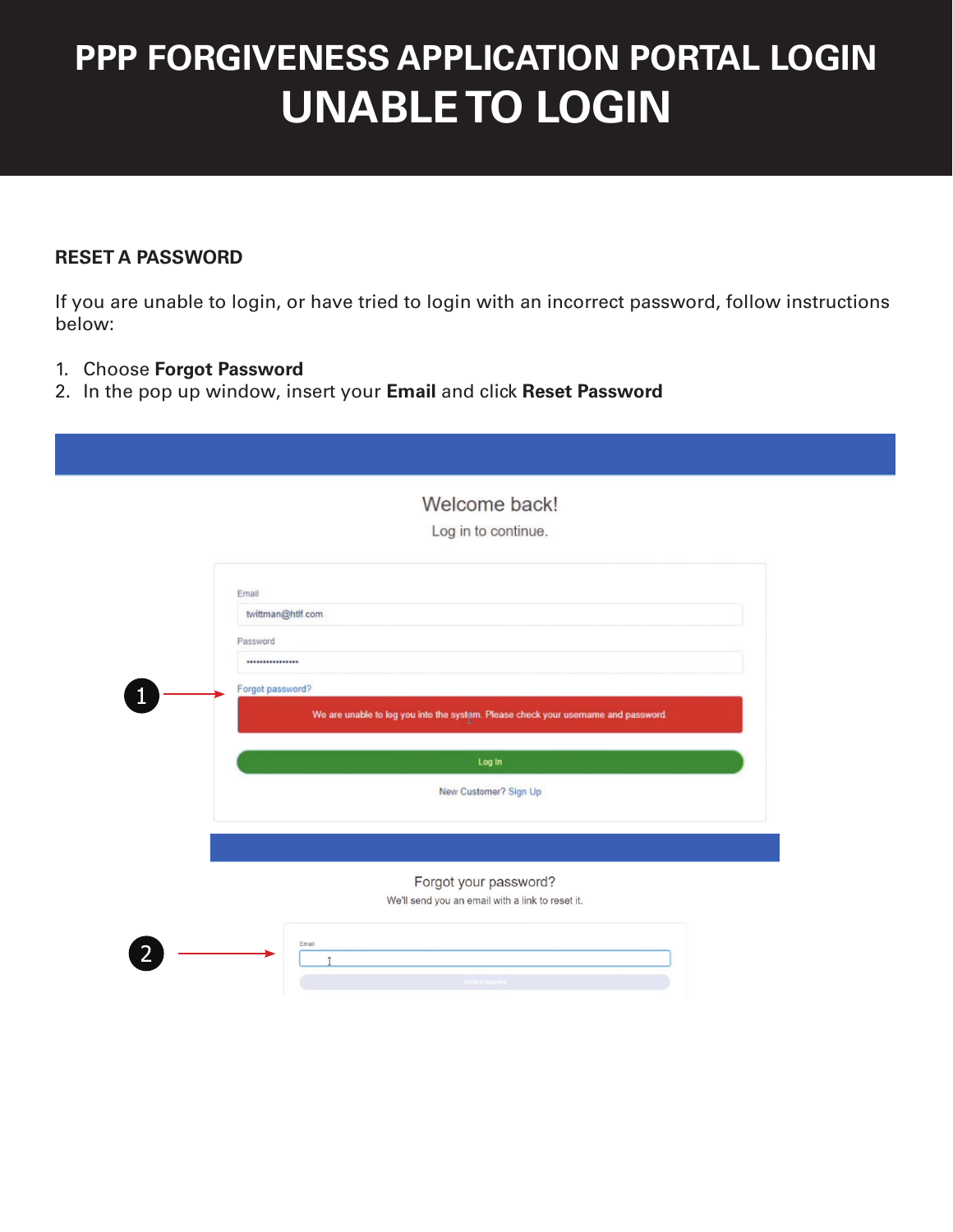5. You will receive an email immediately in your inbox like the one below. Please select the **URL link** to continue. **NOTE:** *If you do not receive the email, it may not match what we have in the system. Please reach out to your Relationship Manager and ask that they have the team correct. it.*

| ⊟                            |                                                                                                                                                                                                                                           |                                                                       |                 | [EXTERNAL] Sandbox: Forgot Password - Message (HTML) |                                                     |            |               | 囨    |                       | □                        |
|------------------------------|-------------------------------------------------------------------------------------------------------------------------------------------------------------------------------------------------------------------------------------------|-----------------------------------------------------------------------|-----------------|------------------------------------------------------|-----------------------------------------------------|------------|---------------|------|-----------------------|--------------------------|
| File<br>Message              | O<br>Help                                                                                                                                                                                                                                 | Tell me what you want to do                                           |                 |                                                      |                                                     |            |               |      |                       |                          |
| l R<br>Delete Archive        | Reply<br>국<br>Reply All D .<br>→ Forward 口·                                                                                                                                                                                               | $F$ <b>ATTACH</b><br>$\rightarrow$ To Manager<br>$\boxdot$ Team Email | ψ               | ٣h<br>N)<br>Move                                     | Mark Unread<br><b>H</b> Categorize -<br>Follow Up - | Editing    | Speech        | Zoom | Detect and<br>Protect |                          |
| Delete                       | Respond                                                                                                                                                                                                                                   | Quick Steps                                                           | $\overline{12}$ | Move                                                 | Tags                                                | $\sqrt{2}$ |               | Zoom | PhishAlarm            | ۸                        |
|                              | [EXTERNAL] Sandbox: Forgot Password                                                                                                                                                                                                       |                                                                       |                 |                                                      |                                                     |            |               |      |                       |                          |
|                              |                                                                                                                                                                                                                                           |                                                                       |                 |                                                      |                                                     | Reply      | <br>Reply All |      | $\rightarrow$ Forward |                          |
| סכ                           | Paycheck Protection Customer Portal <cleist@wmp.com>(Paycheck Protecti</cleist@wmp.com>                                                                                                                                                   |                                                                       |                 |                                                      |                                                     |            |               |      |                       |                          |
|                              |                                                                                                                                                                                                                                           |                                                                       |                 |                                                      |                                                     |            |               |      | Tue 8/25/2020 6:06 PM |                          |
|                              | (i) This message was sent with High importance.<br>If there are problems with how this message is displayed, click here to view it in a web browser.                                                                                      |                                                                       |                 |                                                      |                                                     |            |               |      |                       |                          |
|                              | The actual sender of this message is different than the normal sender. Click here to learn more.<br>Click here to download pictures. To help protect your privacy, Outlook prevented automatic download of some pictures in this message. |                                                                       |                 |                                                      |                                                     |            |               |      |                       |                          |
|                              |                                                                                                                                                                                                                                           |                                                                       |                 |                                                      | $\pmb{\times}$                                      |            |               |      |                       | $\Delta$                 |
|                              |                                                                                                                                                                                                                                           |                                                                       |                 |                                                      |                                                     |            |               |      |                       |                          |
|                              |                                                                                                                                                                                                                                           |                                                                       |                 |                                                      |                                                     |            |               |      |                       |                          |
| Hello,                       |                                                                                                                                                                                                                                           |                                                                       |                 |                                                      |                                                     |            |               |      |                       |                          |
|                              |                                                                                                                                                                                                                                           |                                                                       |                 |                                                      |                                                     |            |               |      |                       |                          |
|                              | Per your request, we have sent you a link to reset your password for {your bank name].                                                                                                                                                    |                                                                       |                 |                                                      |                                                     |            |               |      |                       |                          |
| Reset your password          |                                                                                                                                                                                                                                           |                                                                       |                 |                                                      |                                                     |            |               |      |                       |                          |
|                              |                                                                                                                                                                                                                                           |                                                                       |                 |                                                      |                                                     |            |               |      |                       |                          |
|                              | If you have trouble with the button, use this link:                                                                                                                                                                                       |                                                                       |                 |                                                      |                                                     |            |               |      |                       |                          |
|                              | https://full-psomaster-16fa5354b62-171164-1730aa8fa7c.cs198.force.com/FBTT/secur/forgotpassword.jsp?                                                                                                                                      |                                                                       |                 |                                                      |                                                     |            |               |      |                       |                          |
|                              | r=00D050000008aTV00505000000YZucCjwKMwoPMDBEMDUwMDAwMDA4YVRWEq8wMkczaDAwMDAwMGwxUzIaDzAwNTA1MDAwM                                                                                                                                         |                                                                       |                 |                                                      |                                                     |            |               |      |                       |                          |
|                              | wi4SEABxGluHat5b0WqvEyeNiyAaDPRhqtQRZ71B4-D6-SI52Y7f fRSGn9uTyBGwzVHY6Z4-                                                                                                                                                                 |                                                                       |                 |                                                      |                                                     |            |               |      |                       |                          |
| 9625-4057dfa6b345 dm         | zZuq4DSCR0R1qADOWjPbp5j7SEtNy4pVe6ZpBcFFZFzH 1MM-C&display=page&fpot=860c162e-f4e9-4496-96d5-cd7cae2209aeeb6505                                                                                                                           |                                                                       |                 |                                                      |                                                     |            |               |      |                       |                          |
|                              |                                                                                                                                                                                                                                           |                                                                       |                 |                                                      |                                                     |            |               |      |                       |                          |
|                              | If you have any questions or concerns, or if you did not intend to reset your password, please give us a call at 806-788-0800.                                                                                                            |                                                                       |                 |                                                      |                                                     |            |               |      |                       |                          |
| Thanksl                      |                                                                                                                                                                                                                                           |                                                                       |                 |                                                      |                                                     |            |               |      |                       |                          |
| The Team at {your bank name] |                                                                                                                                                                                                                                           |                                                                       |                 |                                                      |                                                     |            |               |      |                       |                          |
|                              |                                                                                                                                                                                                                                           |                                                                       |                 |                                                      |                                                     |            |               |      |                       |                          |
|                              |                                                                                                                                                                                                                                           |                                                                       |                 |                                                      |                                                     |            |               |      |                       |                          |
|                              |                                                                                                                                                                                                                                           |                                                                       |                 | <b>Your Bank Name</b>                                |                                                     |            |               |      |                       | $\overline{\phantom{a}}$ |
|                              |                                                                                                                                                                                                                                           |                                                                       |                 |                                                      |                                                     |            |               |      |                       | $\mathbf{b}$             |

- 6. You may be asked to enter **Verification by Email**. If so, please follow these instructions:
	- a. Select **Verify by Email**
	- b. Copy the code and enter as shown below
	- c. Click **Verify**

| Resend |
|--------|
|        |
|        |
|        |
|        |

5